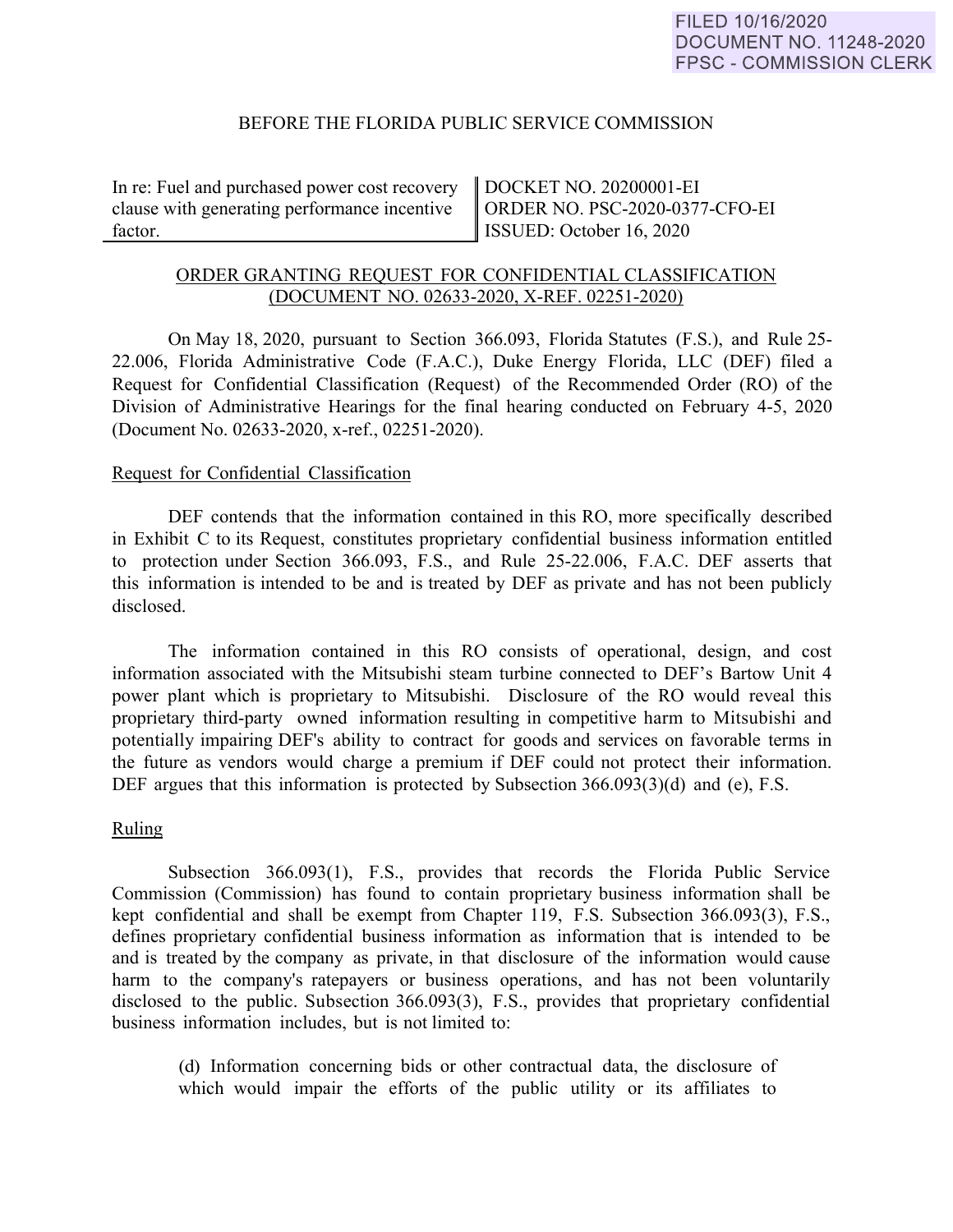contract for goods or services on favorable terms.

(e) Information relating to competitive interests, the disclosure of which would impair the competitive business of the provider of the information.

 Upon review, it appears the information and data provided in this request satisfies the criteria set forth in Subsection 366.093(3), F.S., for classification as proprietary confidential business information. The pricing terms in vendor and 3<sup>rd</sup> party contracts appear to be "information concerning bids or other contractual data, the disclosure of which would impair the efforts of the public utility or its affiliates to contract for goods or services on favorable terms" and "information relating to competitive interests, the disclosure of which would impair the competitive business of the provider of the information." Thus the information identified in Document No. 02633-2020, x-ref. 02251-2020, shall be granted confidential classification.

Pursuant to Subsection 366.093(4), F.S., the information for which confidential classification is granted herein shall remain protected from disclosure for a period of up to 18 months from the date of issuance of this Order. At the conclusion of the 18-month period, the confidential information will no longer be exempt from Section 119.07(1), F.S., unless DEF or another affected person shows, and the Commission finds, that the records continue to contain proprietary confidential business information.

Based on the foregoing, it is hereby

ORDERED by Commissioner Andrew Giles Fay, as Prehearing Officer, that Duke Energy Florida, LLC's Request for Confidential Classification of Document No. 02633-2020, x-ref., 02251-2020, is granted, as set forth herein. It is further

ORDERED that the information in Document No. 02633-2020, x-ref., 02251-2020, for which confidential classification has been granted, shall remain protected from disclosure for a period of up to 18 months from the date of issuance of this Order. It is further

 ORDERED that this Order shall be the only notification by the Commission to the parties of the date of declassification of the materials discussed herein.